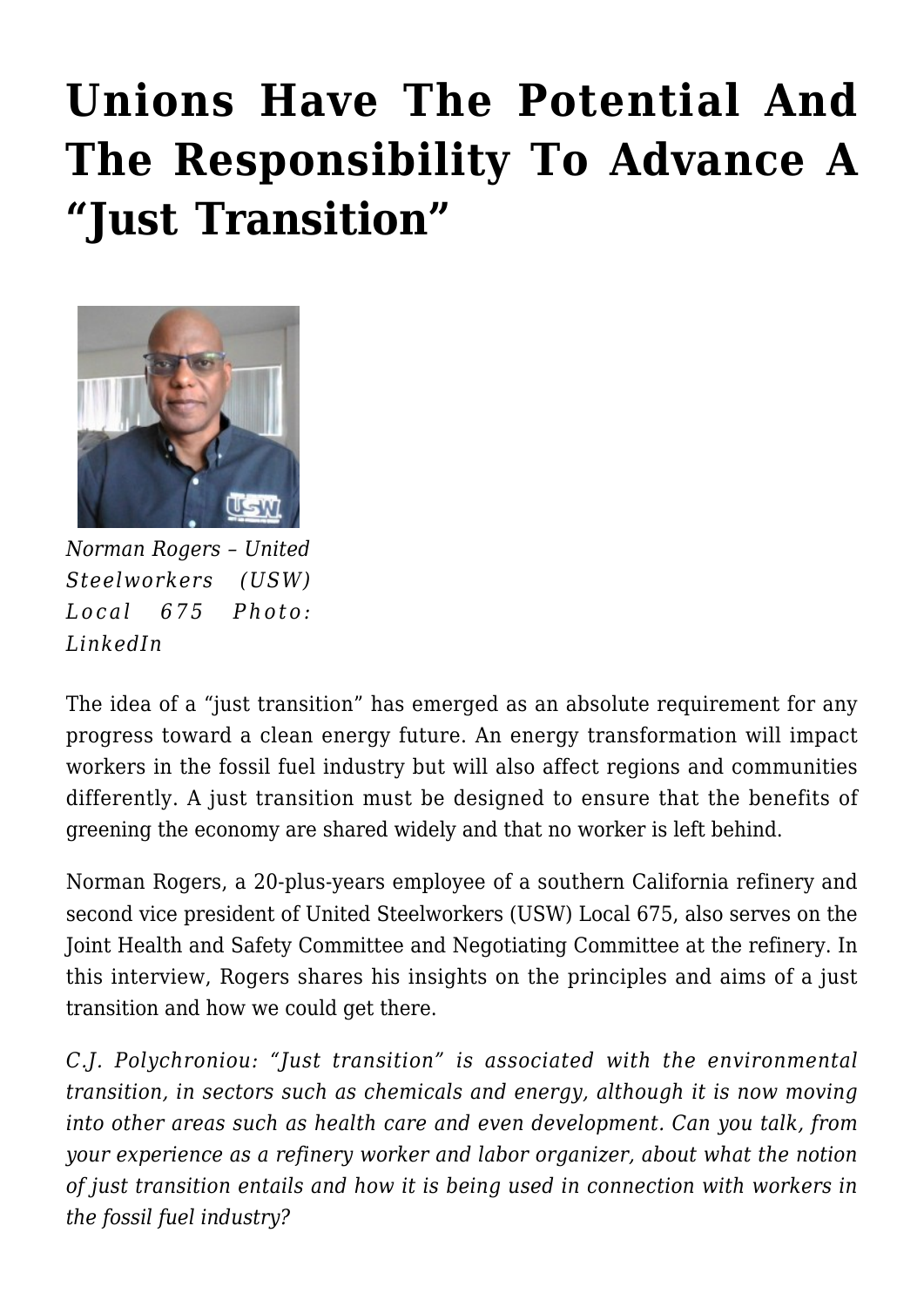*Norman Rogers*: The term "just transition" is very much linked with the labor movement. Tony Mazzocchi, a trade unionist with the Oil Chemical and Atomic Workers union (OCAW), coined the term as it related to the dangerous, toxic, lifethreatening chemicals to which his members were exposed. The idea then, as it is now, is to find other ways to meet the needs for the products being made and the health and welfare of the workforce he represented.

Today, the move to renewables, the increase in the use of electric vehicles and even steel being made without the petroleum coke (petcoke) from the refining process is set to have a profound impact on the number of fossil fuel industry jobs. Knowing what the future holds and the serious repercussions set to take place, and planning for that outcome, that is what the call for a just transition is all about.

As a labor organizer representing fossil fuel workers in the current atmosphere, the philosophy behind a just transition is ensuring that no worker is left behind when transitioning to a clean energy economy. Everyone must be accounted for, whether they are toward the end of their career, just starting out, or any point in between. This fight must be won if the transition to a sustainable future is to be realized. To the extent that we do not do this, we will not be successful in building the community of allies needed for the task at hand.

*It's been said that a just transition is absolutely essential for effective climate action. Why is this so, and what role can trade unions play in facing the challenges of global warming?*

A just transition is essential because, at the end of the day, the decisions to be made to address climate concerns are ultimately going to take place in the ballot booth, and to the extent people see their jobs going away, without alternatives, their vote [will] be to maintain the status quo. There has to be a pathway for those folks set to lose their jobs to move into other careers. And this reaches beyond people working in oilfields and refineries to people building mufflers, engine blocks and transmission housings.

As we transition toward the new economy and the attention we give to it being "just," we must ensure there is justice as well. The new jobs that come online and the allocation of resources must be made available to all; the sustainable future being touted must include all stakeholders: fossil fuel workers, fence-line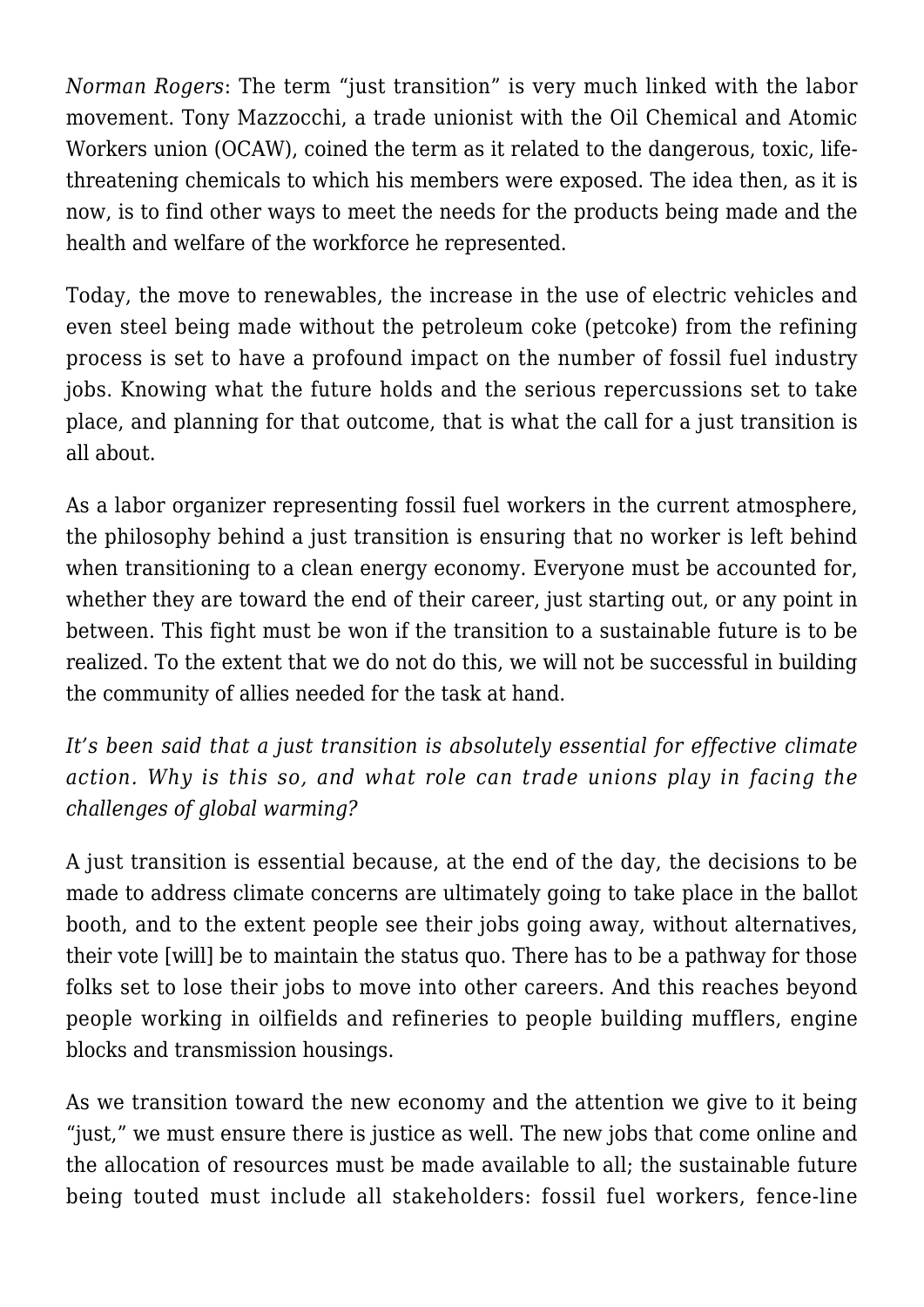communities, Indigenous people, the underemployed — they all must be accounted for as we move forward. The benefits of a decarbonized future must be shared by all and the framework we build to make that happen is an integral part of any success we hope to achieve. A just path to a decarbonized future is absolutely critical to an ecologically sustainable economy. The costs of achieving a green economy should not be borne by those who have suffered and been excluded by the injustices associated with industrialization. I quote my father when I say, "Failing to plan is planning to fail."

A successful transition can only be achieved through social dialogue, consultation with those most directly affected by a decarbonized future and recognition there may be more than one path forward. Unions have a key role to play given the move to a green economy so fundamentally impacts the lives of workers. Unions have the potential, the responsibility, to advance the cause of a transition that is just. They must help ensure that workers, and the communities in which they live, receive a fair deal. Organized labor has a long, rich history of fighting for an equitable future for workers; the same must hold true now as we move to a decarbonized future.

*Labor unions are divided over the Green New Deal. Some trade unions support a transition away from fossil fuels, while others seem to express apprehension, anxiety and fear over the prospect of a transition to clean, renewable energy sources. However, the prevailing view seems to be that "jobs vs. the environment" is a false dichotomy, a false choice. How do you and the union you represent look at the issue of "jobs vs. the environment"?*

Without a doubt, there is a great deal of division in regards to climate concerns but, to a certain extent, one's view of climate concerns are almost a moot point given the changes taking place. If one keeps track of the number of television ads for electric cars over the course of a weekend, it becomes obvious the landscape is changing, and these are changes that mean a drop in demand for fossil-fuelpowered vehicles. Add to that, in California, new fossil-fuel-powered passenger cars will no longer be sold after 2035. It should be noted there are numerous other states making similar moves. With that, the debate over jobs vs. the environment becomes unproductive given that the focus should be how we make the jobs to come good-paying union jobs.

New work is coming and with it, a new workforce is needed. The number of jobs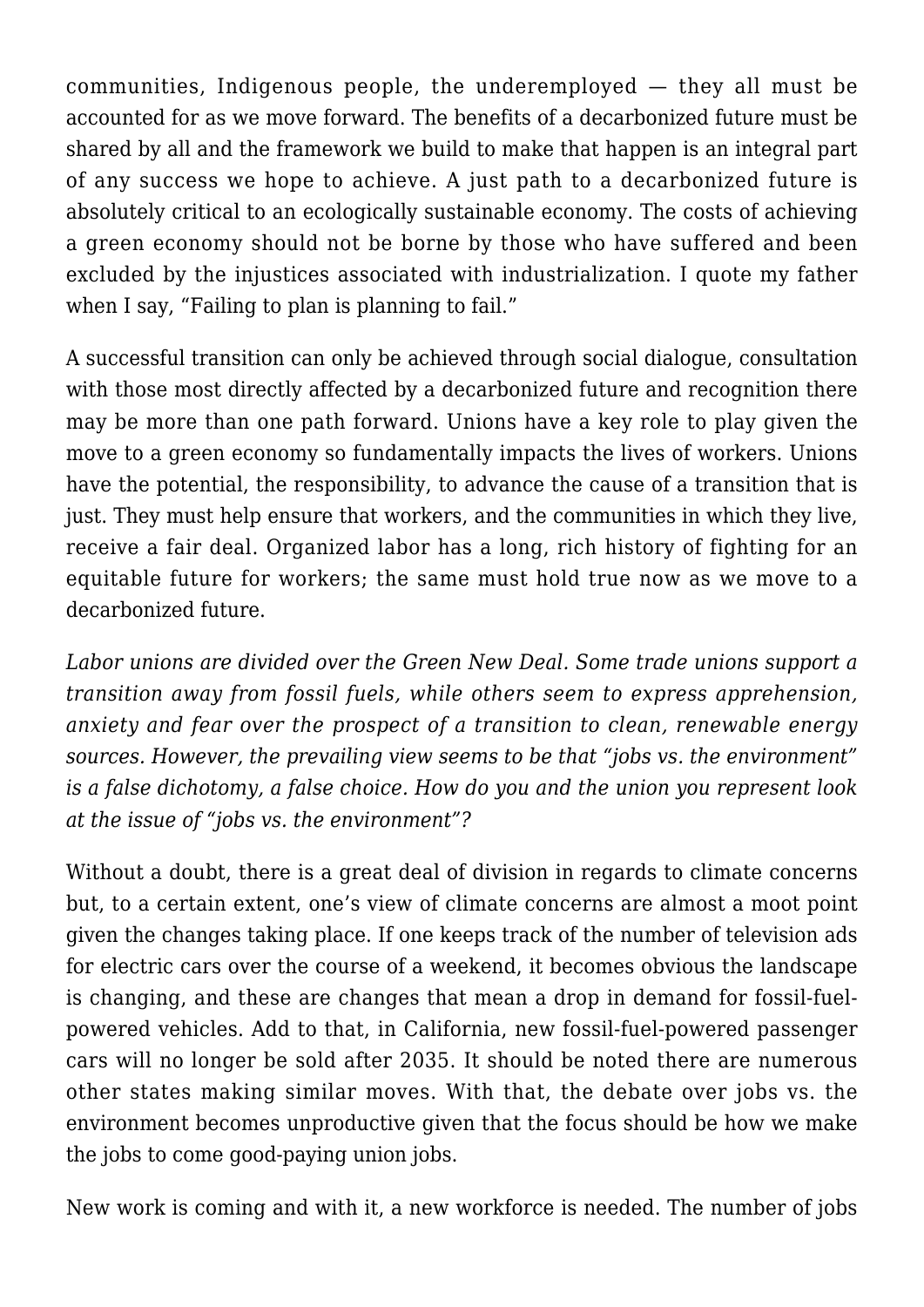associated with the clean energy economy already surpass those in the fossil fuel industry, and with the predictions these jobs are set to further increase in number, we can help bury the "jobs vs. environment" debate by ensuring these new jobs are quality jobs that support families and communities in ways that the current fossil fuel jobs have for close to a century.

## *From a practical standpoint, what would a just transition model actually look like?*

Speaking only for myself, a just transition model must include income support for workers during the transition. Also, solid, well-financed training and re-training programs with a clear path to access the new jobs generated is necessary. With the jobs to come, strong collective bargaining must be a part of the picture. Similarly, as we start from scratch, sustainable development tools for economically disadvantaged communities must be incorporated so everyone benefits from what's to come. The list of course should be expanded to include specific government policies aiming to integrate strong social protection measures for those at risk of losing their jobs and those unemployed workers in communities harmed by the challenges and threats of global warming.

## *What are the best strategies for creating enduring labor-environmental alliances?*

The chief strategy I can suggest is that we need allies everywhere we can find them, and there is a language and a type of discussion that exists when we are speaking to allies. There has been a great deal of demonization that has taken place in reference to the fossil fuel industry and those who work there. An understanding is needed that those folks working these jobs are people doing the right thing; they have put roofs over their family's heads, food on the table and supported the communities in which they live. And everyone, *everyone* has benefited from the fruits of their labors, whether it be hopping a flight for an overseas vacation or a road trip or the syringes that deliver the vaccinations to help fend off the coronavirus.

We are now being told that the right thing to do is for us to lose our jobs, jobs which in many cases have been multigenerational and, after decades of collective bargaining, have become good-paying jobs. If we can move to a place where there is recognition of these concerns, it creates a space where the discussions that need to take place about a path forward can happen. The goals of meeting climate challenges and the realities of people being able to support their families and